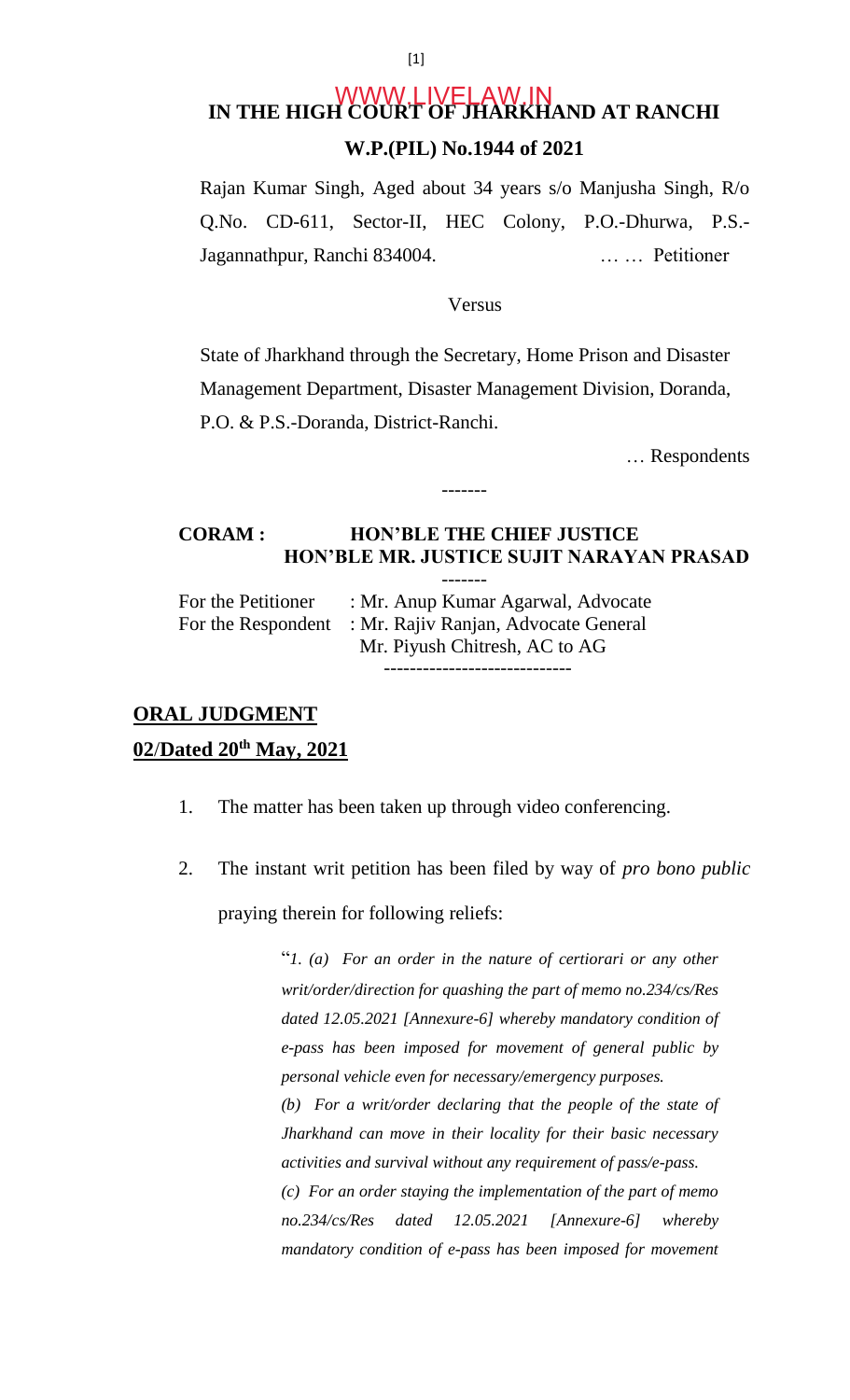- 3. The writ petitioner claiming himself to be a social activist has worked for the welfare of different underprivileged communities of the State of Jharkhand, especially tribal in various parts of Jharkhand. He has done Masters in Arts in Social Work from Tata Institute of Social Sciences, Mumbai.
- 4. It is the case of the writ petitioner that on 18.04.2021 the respondent-State of Jharkhand had issued an order in the form of guideline under the authority given to him by State Disaster Management Authority under Section 18(2) of the Disaster Management Act in order to observe the following guidelines:
	- *"(a) All indoor or outdoor congregations are prohibited in the state with the exception of marriage functions with the upper limit of 50 persons and last rites related functions with the upper limit of 50 persons.*
	- *(b) All processions including religious processions shall be prohibited.*
	- *(c) Not more than 5 persons shall congregate at any public place.*
	- *(d) All educations institutions including school/college/ITIs/Skill development centres/coaching class/tuition classes/training institutions shall be closed.*
	- *(e) All examinations to be conducted by various authorities of Government of Jharkhand shall be postponed.*
	- *(f) All ICDS centre shall be closed.*
	- *(g) All fairs and exhibitions are prohibited.*
	- *(h) All stadiums/gymnasiums/swimming pools/parks shall be closed.*
	- *(i) All restaurants are permitted to operate up-to-50% sitting capacity.*
	- *(j) The number of persons gathered in a religious place/place of worship shall not exceed 50% of the capacity while maintaining mandatory social distance of 2 gaz ki doori at all times.*
	- *(k) Banquet hall shall not be used for any purpose other than marriage of last rites related functions."*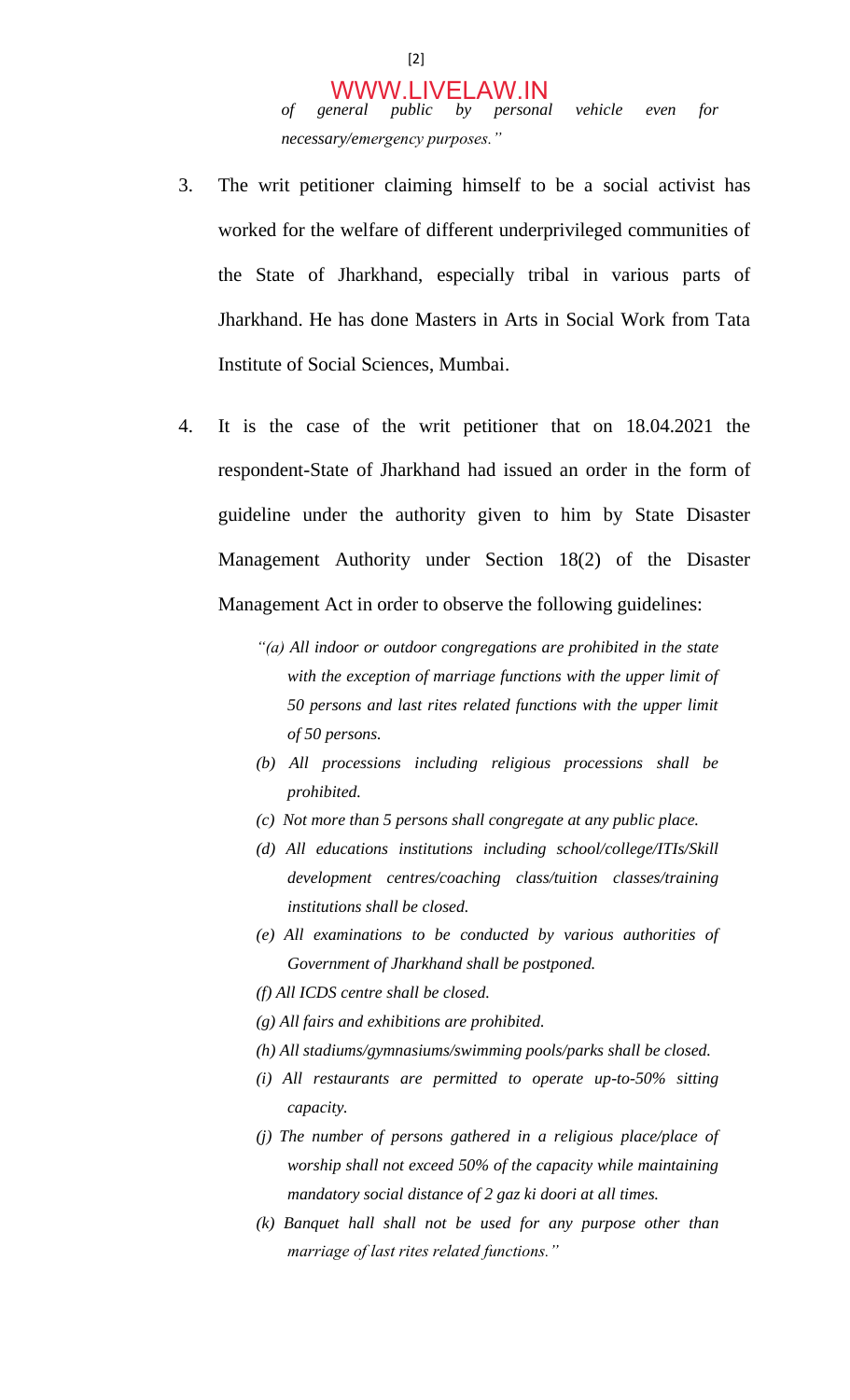- 5. It is the further case of the writ petitioner that the respondent-State of Jharkhand had again issued a guideline which has been named as *"Swasthya Suraksha Saptah"* vide memo No.250 dated 20.04.2021 which was made effective till 29.04.2021, whereby apart from the above restriction additional restrictions had been added, which read hereunder as:
	- *I. All shops/establishments/offices shall remain closed in the state with the exception of the following:* 
		- *(a) Medicine/healthcare/medical equipment related shops.*
		- *(b) Fair price shops of Public Distribution System/*
		- *(c) Petrol Pumps/LPG/CNG outlets.*
		- *(d) Grocery (FMCG) shops. Home delivery shall be resorted to as far as possible.*
		- *(e) Whole sale/retail shops/street vendors selling fruits, vegetables, food grains, milk products, animal feed and all eatable products including sweet shops.*
		- *(f) Hotels and restaurants. Home delivery is permitted. Sit in dining is prohibited.*
		- *(g) Dhaba located on national/state highways.*
		- *(h) Unhindered transportation of all goods is permitted. Shops an establishments dealing with transportation and logistics of goods are permitted. Loading and unloading of goods is permitted.*
		- *(i) Agricultural activities are permitted. Thus all shops/establishments dealing with agriculture related items are permitted.*
		- *(j) Industrial and mining activities are permitted.*
		- *(k) Construction activities (including MGNREGA) are permitted.*
		- *(l) E-commerce.*
		- *(m)Veterinary care shops.*
		- *(n) Excise shops.*
		- *(o) Vehicle repair shops.*
		- *(p) Cold storage and warehouses.*
		- *(q) Offices of Government of India or its undertakings.*
		- *(r) Banks / ATM / financial institutions / insurance companies / SEBI registered brokers.*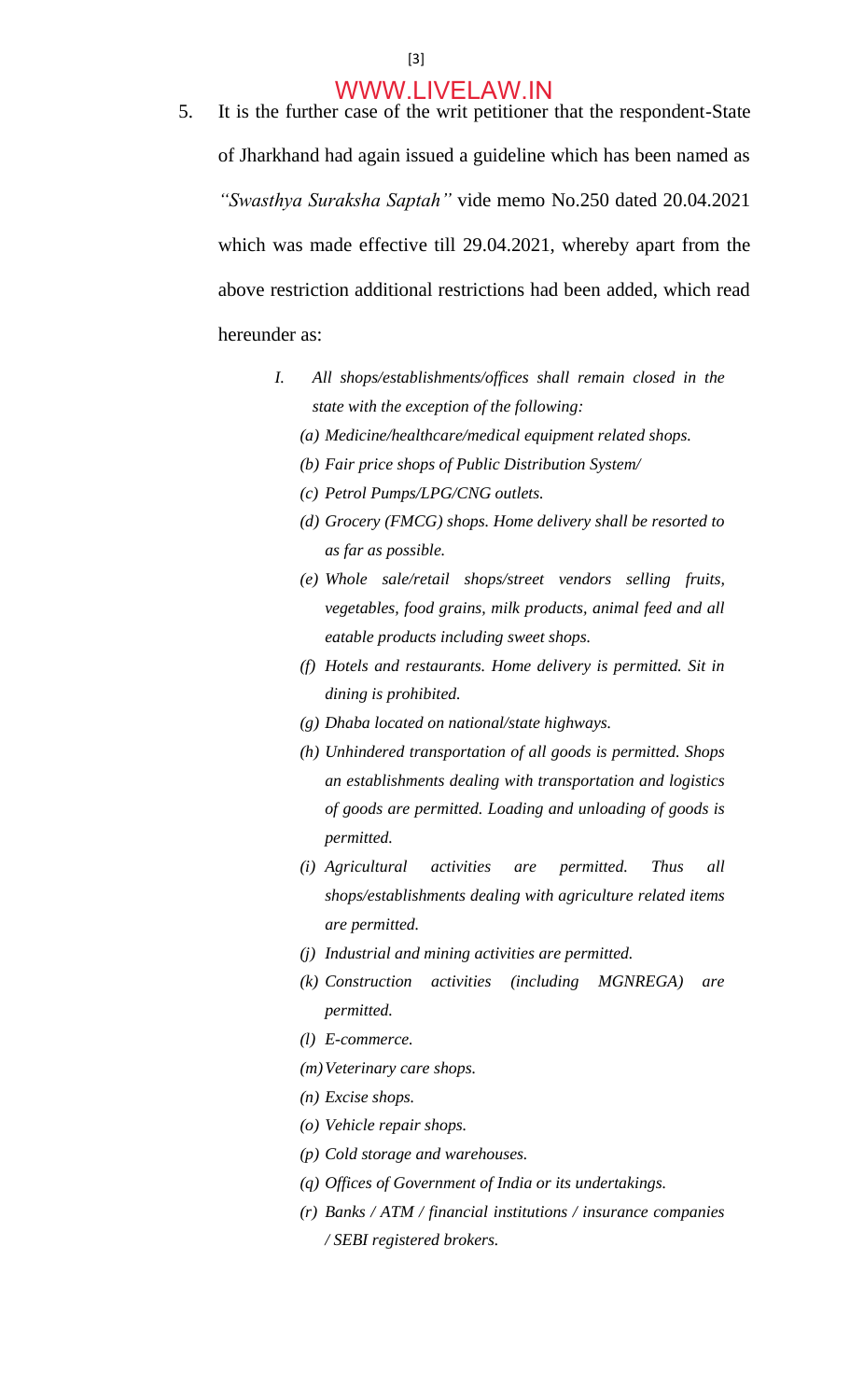#### [4] WWW.LIVELAW.IN

- *(s) State government offices of Health and family welfare, Home, Prisons and Disaster Management, Drinking water and sanitation, Electricity, all police/homeguards/fire service related offices, Deputy Commissioner, Urban Municipal Bodies, BDO, CO and CDPO and gram panchayat offices.*
- *(t) Print electronic media.*
- *(u) Courier services.*
- *(v) Telecommunications related services.*
- *(w) Security services.*
- *(x) Any office/shop/establishment which DC considers important in efforts to control COVID-19. Movement of persons by any mode to run or avail of the above mentioned permitted activities shall be allowed.*
- *II. All religious places/places of worship are permitted to open for performing rituals but entry of visitors shall remain prohibited.*
- *III. All indoor or outdoor congregations of more than 5 persons are prohibited in the state with the exception of marriage functions with upper limit of 50 persons and last rites related functions with upper limit of 30 persons.*
- *IV. All processions including religious processions are prohibited.*
- *V. All educational institutions including schools/colleges/ITSs/skill development centres/coaching classes/tuition classes/training institutions shall be closed. Digital content/online education shall be provided to the students.*
- *VI. All examinations to be conducted by various authorities of government of Jharkhand shall stand postponed.*
- *VII. All ICDS centres shall be closed. Home delivery of National Food Security Act entitlements shall be ensured.*
- *VIII. All fairs and exhibitions are prohibited.*
- *IX. Movie halls/multiplexes shall remain closed.*
- *X. All stadium/gymnasiums/swimming pools/parks shall be closed.*
- *XI. Banquet halls shall not be used for any purpose other than marriage or last rites related functions or for control of COVID-19.*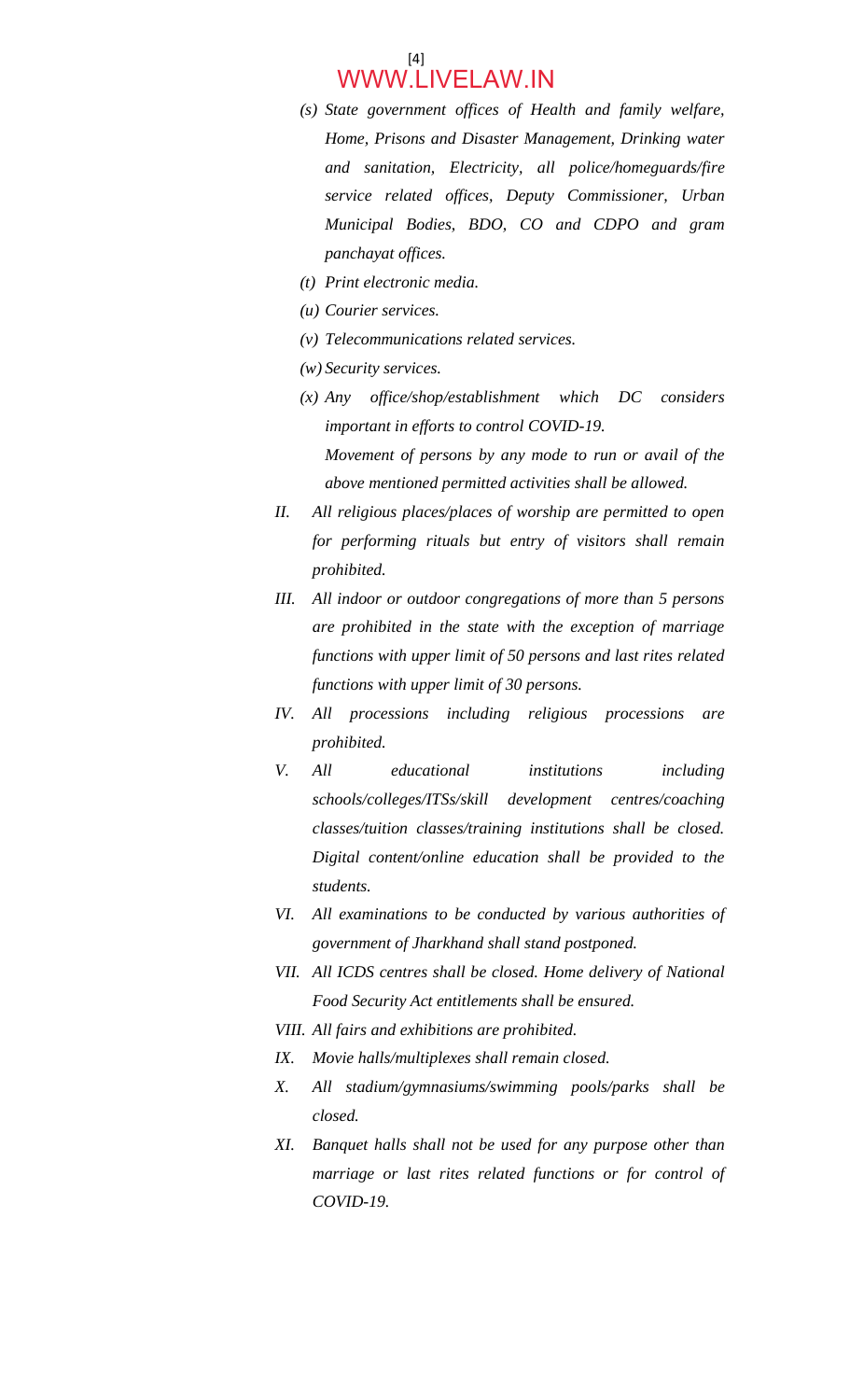- *XII. Movement of persons is permitted for air/train travel provided such person/s carry a valid photo identity card/necessary travel document.*
- *XIII. No person without mask/face cover shall be permitted entry in any government office/religious place/place of worship/railway station/airport/bus/taxi/auto rickshaw/any other public place like shop etc.*
- *XIV. With respect to gathering in context of by-election in 13 Madhupur Assembly Constituency of the Legislative Assembly of Jharkhand broad guidelines issued by Election Commission of India on 21.08.2020 shall prevail.*
- *XV. The guidelines and state directives annexed shall be followed.*
- 6. The restrictions imposed vide Memo No.250 dated 20.04.2021 was further extended vide Memo dated 28.04.2021 making it effective till 06.05.2021 and in furtherance to the same again by way of memo dated 28.04.2021 the said restrictions were extended till 13.05.2021 and thereafter again till 16.05.2021.
- 7. The State of Jharkhand again came out with a memo on 12.05.2021 by way of fresh guideline, namely, *"Swasthya Suraksha Saptah"*  making it effective till 27.05.2021 whereby and whereunder restrictions have been imposed as were imposed by way of earlier guidelines with an additional rider as has been inserted in paragraph-14 to the effect that for any kind of movement by personal vehicle the person shall carry E-pass, valid photo identity card and valid ticket in case of air/rail related travel which shall be downloaded from epassjharkhand.nic.in.

 It has also been mentioned therein that e-pass shall not be required for movement related to medical purpose or for movement related to last rites with the further provision that all movement into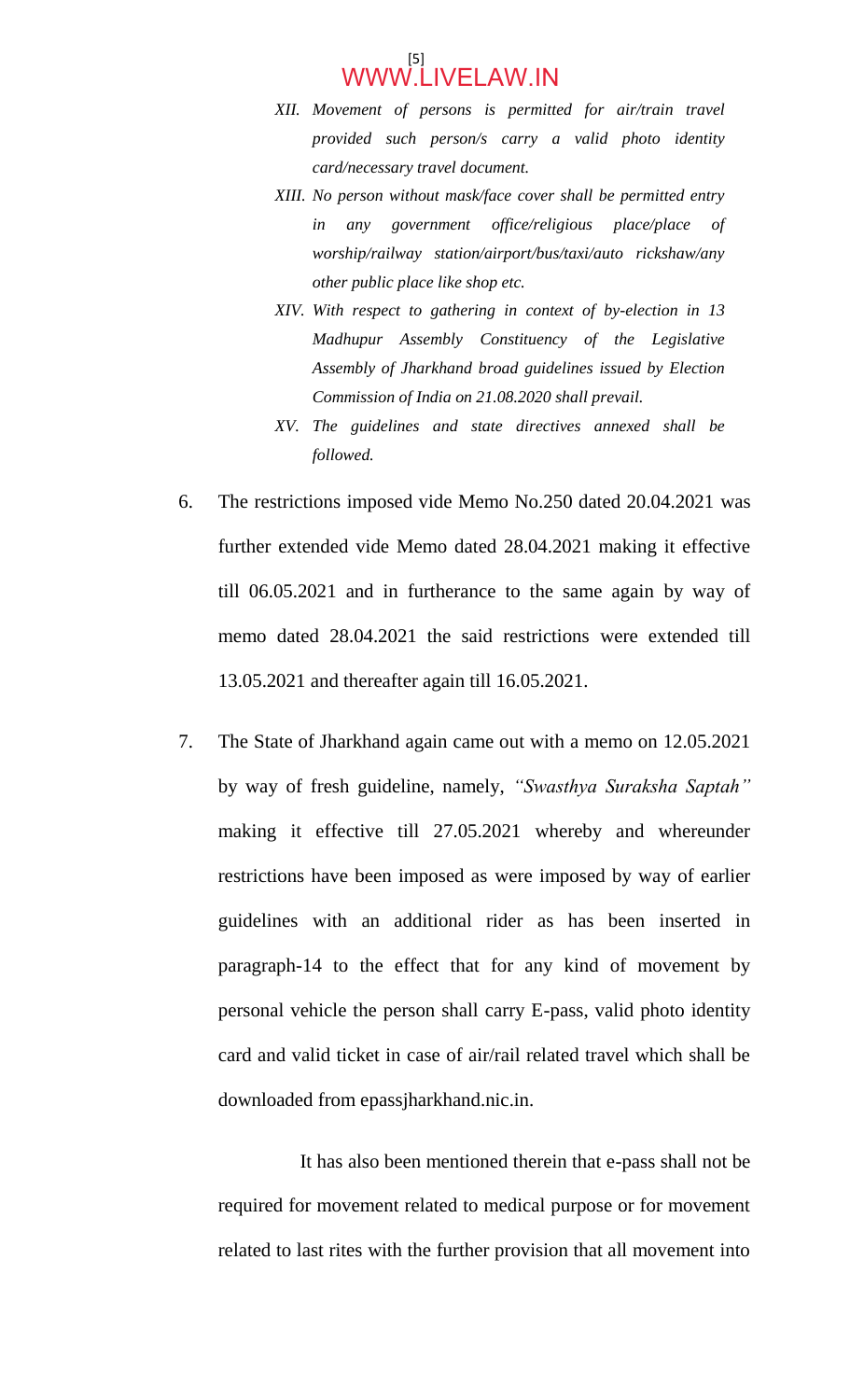the state by personal vehicle or taxi shall be permitted only on producing e-pass. All inter-district movement by personal vehicle shall be permitted only on producing e-pass. All intra-district movement by personal vehicle shall be permitted only on producing e-pass.

- 8. It is the contention of the learned counsel appearing for the petitioner that imposing such conditions by issuing e-pass in order to move is arbitrary due to the following reasons:
	- (i) That even for purchase of grocery/milk/vegetable/fruits and quaint essential daily items for his basic survival, if a person opt his personal vehicle he need to get e-pass first;
	- (ii) If for home delivery a retail shopkeeper opt his personal vehicle for the delivery of foods he need to take e-pass or if a shopkeeper wants to purchase necessary item for the supply of the same to the general people and if for the same purpose he opt his personal vehicle he need to get e-pass;
	- (iii) If a farmer or a construction worker is going for his farming/construction related work he would need even in his close locality an e-pass;
	- (iv) There are cases where the whole family member is covid positive and they are getting food/milk/medicine etc., with the help of their relatives who are living at a distant place who used their personal vehicle to help their family member;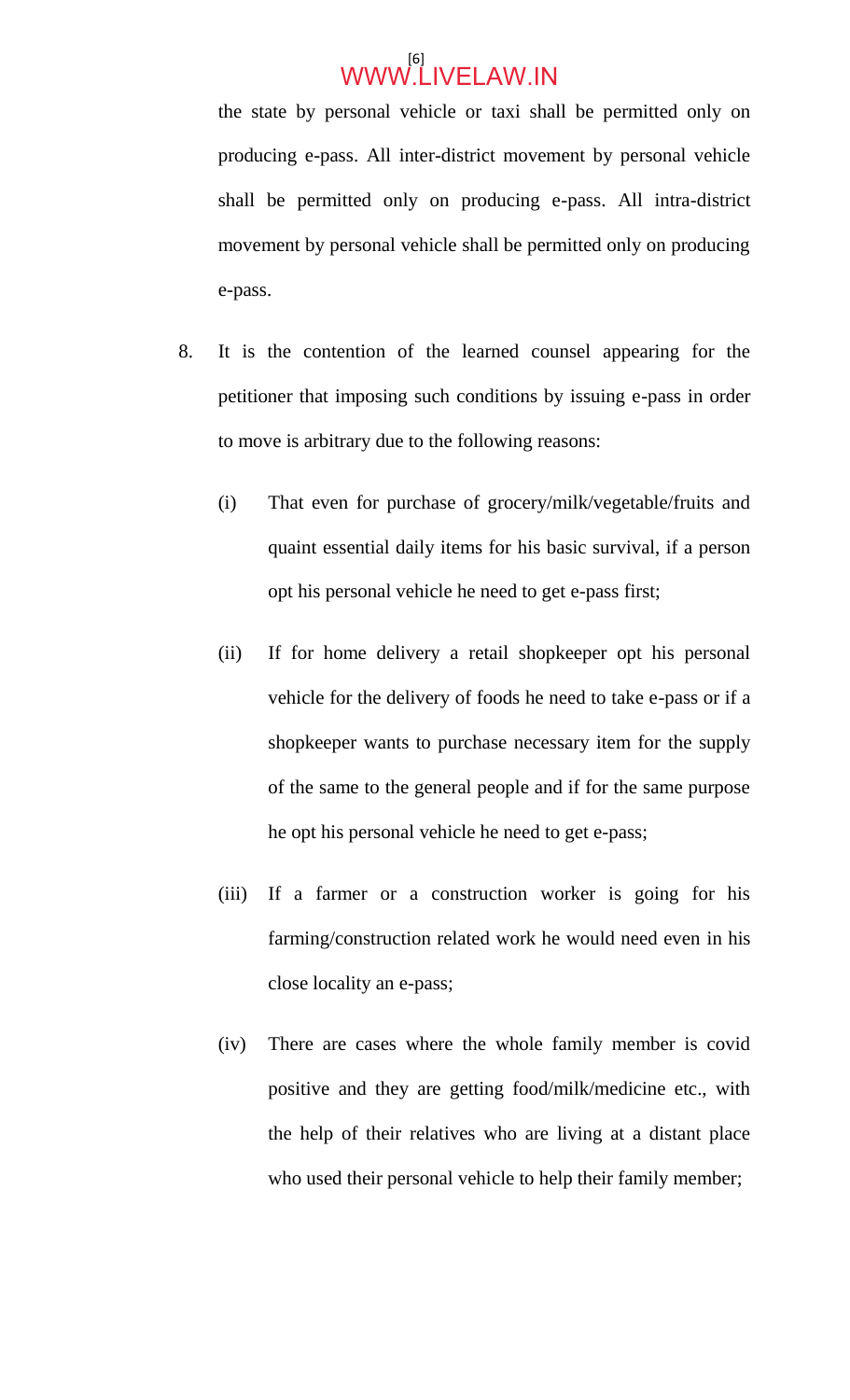- (v) The State Government had already stopped all the necessary activity within the state and only urgent activates has been permitted to allow therefore people has already been restricted and they are not going out for any unnecessary purposes;
- (vi) If the people of the State has been permitted to perform only necessary activities and if for that also they will be compelled to get e-pass then it is surely unjust;
- (vii) That in the State many people are living in rural area where network connectivity is very low and in many cases people do not have smart phone and therefore it is not possible for them to get e-pass every day;
- (viii) In many cases necessary house utility items are not available at nearby shop in such situation a person is required to travel by personal vehicle and for this if he will be compelled to get e-pass then it will be a kind of humiliation;
- (ix) If for every activity if a person is compelled to disclose the same to the government then it amounts to violation of right to privacy;

 And therefore, the instant writ petition has been filed in the nature of certiorari for quashing the part of the memo dated 12.05.2021.

9. *Per contra*, Mr. Rajiv Ranjan, learned Advocate General appearing for the State has submitted that the writ petition is nothing but has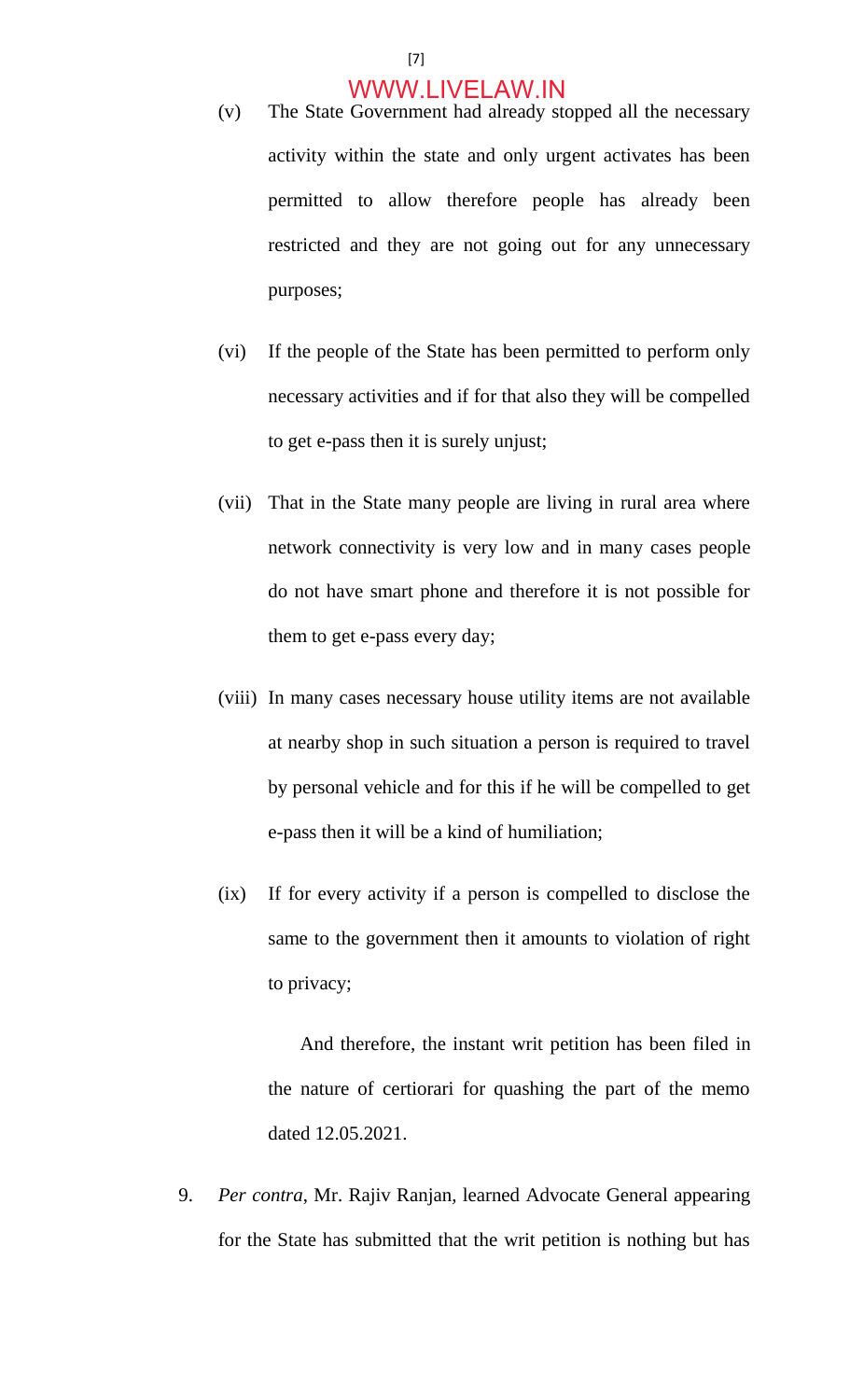been filed in order to misuse the judicial proceeding because the State Government has exercised such jurisdiction as has been conferred under Section 18(2)(d) of the Disaster Management Act, 2005 taking into consideration the immediate surge of COVID-19 and large scale death due to COVID-19 infection in order to break the chain and taking into consideration the paucity of beds in the hospitals of different districts of the State of Jharkhand.

It has further been submitted that the State being a welfare State is having paramount consideration to save the life of the people first and the State Government has taken a policy decision to deal with the situation since it has been observed by the State Government that the people are moving here and there leading to increase in the number of COVID-19 cases creating heavy load on the limited health resources of the State of Jharkhand and also on the limited medicines which are being supplied by the Central Government.

 He further submits that the intention of the writ petitioner can also be understood from another angle that when on the last occasion when the lockdown had been imposed by the Central Government across the country, no such litigation was filed but as of today, the State Government is only restricting the unnecessary movement of the people so that the surge in COVID-19 be put on check and the life of the people may be saved by taking into consideration the fact that the daily earner and the people who are in requirement of routine articles for maintenance of their life the arrangements have been made by issuance of e-pass so that there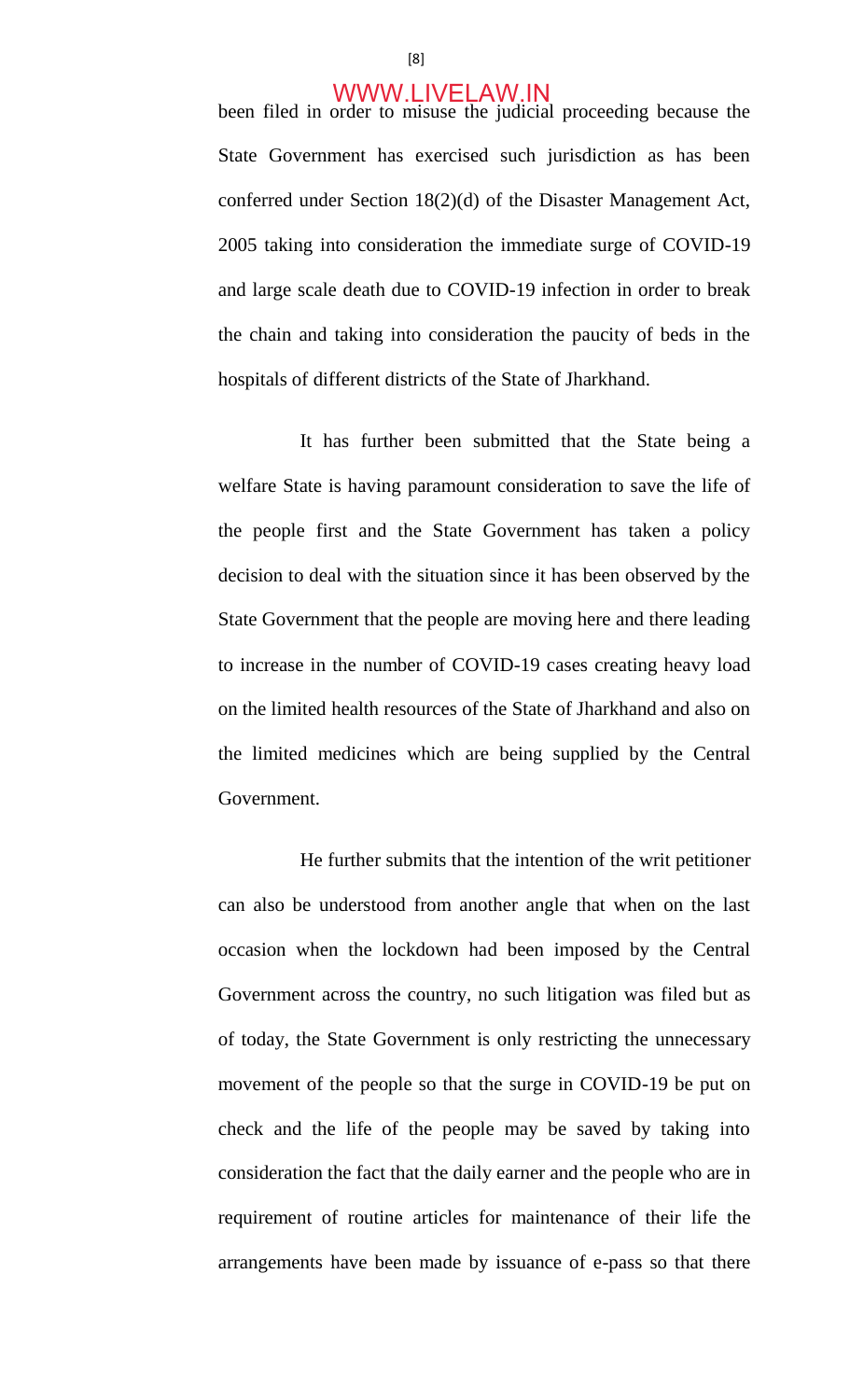may not be any disturbance in their movement if they are going by their vehicle but what is being said by the writ petitioner showing the said memo as an arbitrary since e-pass is required in the movement of vehicle.

 Further, on the ground that even for taking vegetable and milk, e-pass is required if the persons are moving on vehicles, the question is that if the life of the people is to be saved and stringent decision is required to be taken taking into consideration the daily requirement of the people, if certain restrictions have been imposed to put check on the movement of the people the same cannot be said to be arbitrary because the life of the people is the prime concern of the State.

 The learned Advocate General on the basis of the aforesaid submission has submitted that the present writ petition is fit to be dismissed, as such, the same may be dismissed.

10. We have heard the learned counsel for the parties and appreciated the documents available on record and considered the fact wherein it is the admitted case of the writ petitioner that the memo dated 12.05.2021 in continuation to the earlier memo whereby and whereunder the State of Jharkhand had imposed certain restrictions upon the free movement of the people, the State was compelled to take such decision by considering the fact of acute surge in COVID-19 infection and large number of casualties/fatalities as also the limited number of beds both in government as well as private hospitals and the imbalance in between the demand and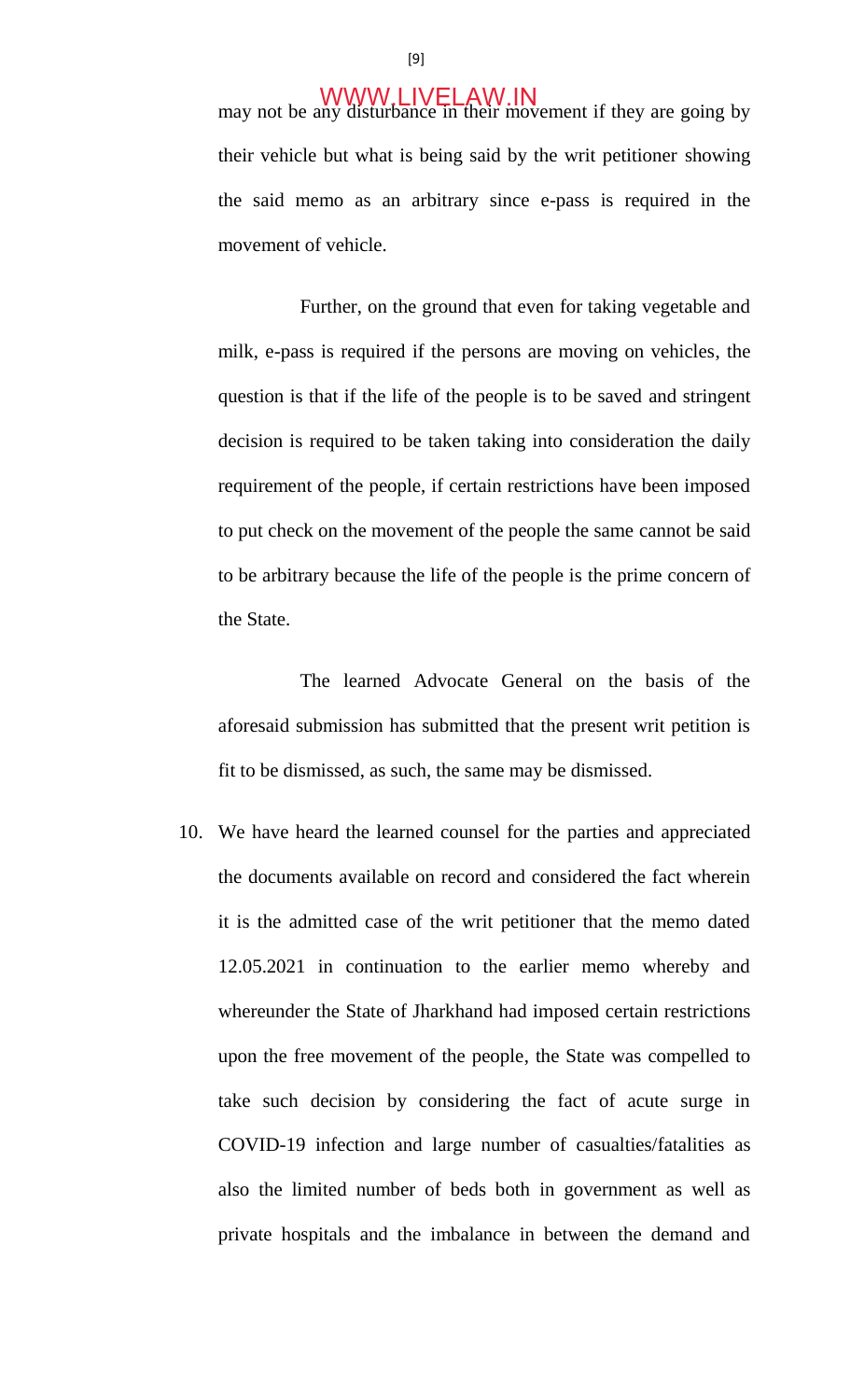supply of  $\frac{1}{2}$   $\frac{1}{2}$   $\frac{1}{2}$   $\frac{1}{2}$   $\frac{1}{2}$   $\frac{1}{2}$   $\frac{1}{2}$   $\frac{1}{2}$   $\frac{1}{2}$   $\frac{1}{2}$   $\frac{1}{2}$   $\frac{1}{2}$   $\frac{1}{2}$   $\frac{1}{2}$   $\frac{1}{2}$   $\frac{1}{2}$   $\frac{1}{2}$   $\frac{1}{2}$   $\frac{1}{2}$   $\frac{1}{2}$   $\frac{1}{2}$  circumstances the State Government has exercised the power conferred under the Disaster Management Act, 2005 wherein it has been provided under Section 18(2)(d) thereof to take such decision based upon the decision be taken by the Ministry of Home Affairs vide order dated 23.03.2021.

11. We have further found from the order issued by the State of Jharkhand on 18.04.2021 as has been appended to the writ petition that such restrictions have been imposed on the basis of the instructions issued by the Ministry of Home Affairs vide order dated 23.03.2021.

 In furtherance to the aforesaid order again the State of Jharkhand had imposed restrictions vide order dated 20.04.2021 operative till 29.04.2021 by observing *"Swasthya Suraksha Saptah."* Again the restrictions have been extended vide order dated 28.04.2021 making it operative till 06.05.2021, thereafter vide memo dated 12.05.2021 till 27.05.2021 but by this time with another rider of issuance of e-pass for moving outside the home, this Court, therefore, has found from the decision of the State Government that the decision has been taken to combat the situation of acute surge in COVID-19 infection by exercising the power conferred under Disaster Management Act, 2005.

12. So far as the issuance of e-pass is concerned, we are not in disagreement with the submission made on behalf of the learned Advocate General appearing for the State explaining to this Court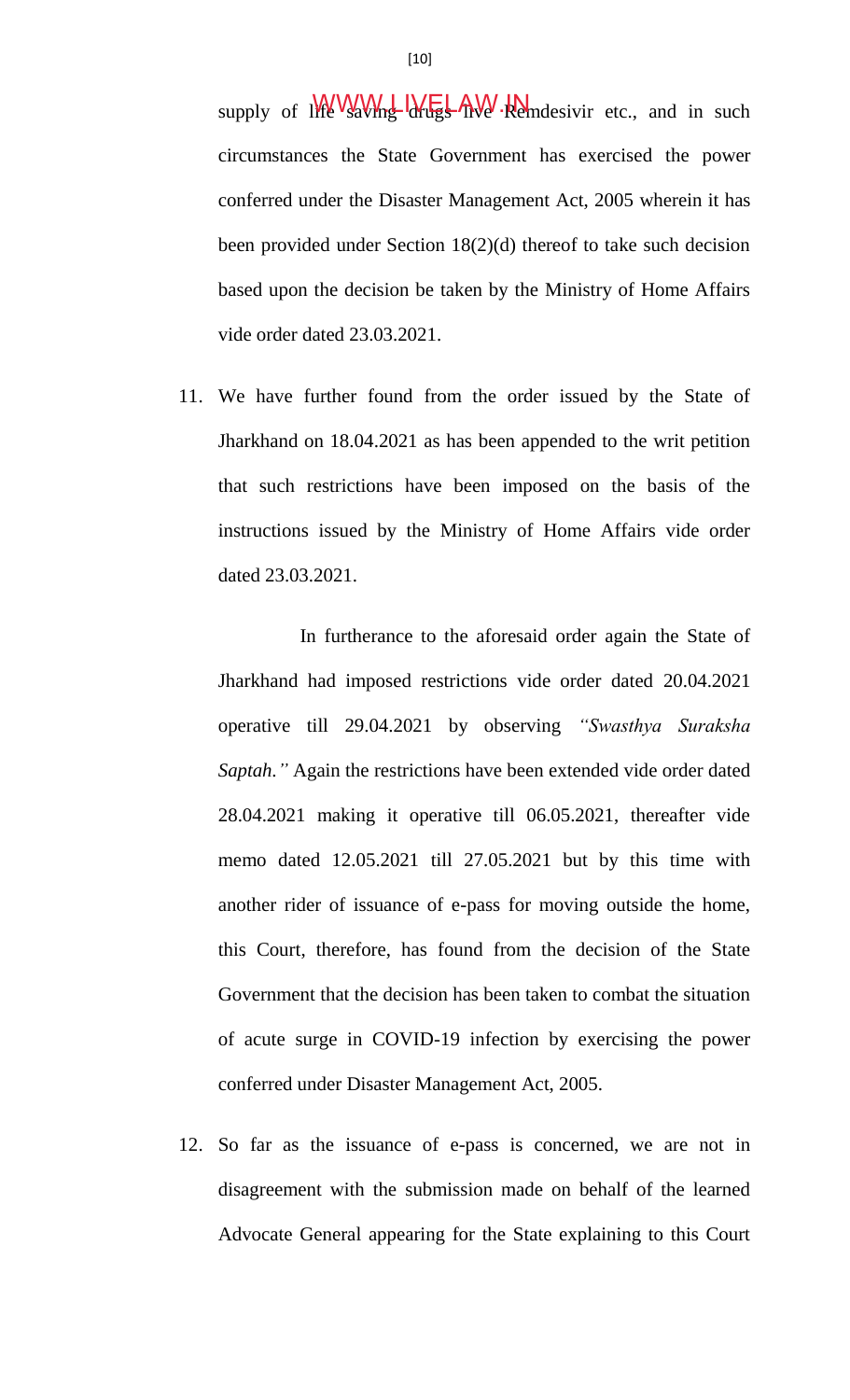# WWW.L<sup>[11]</sup>ELAW.IN

about the large scale death due to COVID-19, dearth of beds both in government as well as private hospitals, imbalance in between demand and supply of life saving drugs like Remdesivir, etc., and therefore, it cannot be denied that the State Government has considered the aspect of the matter that if restrictions will not be imposed in order to break the chain of the infection of COVID-19 virus the situation will further worsen due to less number of beds in hospitals and imbalance in between the demand and supply of medicines which not only the State of Jharkhand is facing but the entire country is facing and if in such a situation, the State Government has taken a decision by putting a rider of e-pass for movement from outside the home the same cannot be said to be unreasonable and arbitrary and that too the same is up to 27.05.2021 subject to further decision of the Government depending upon the situation.

- 13. We have further observed from the decision of the State Government that the State Government has put restrictions initially for a week, thereafter, after reviewing the situation it has been extended from time to time taking into consideration the situation and when it has been found that the death of the patients suffering from COVID-19 is accelerating and if in such a situation to put a check in the free movement of the people, certain conditions have been imposed, the same cannot be said to be unreasonable and arbitrary.
- 14. It also requires to refer herein that as per the Government guidelines the consideration has been made that the persons who are going for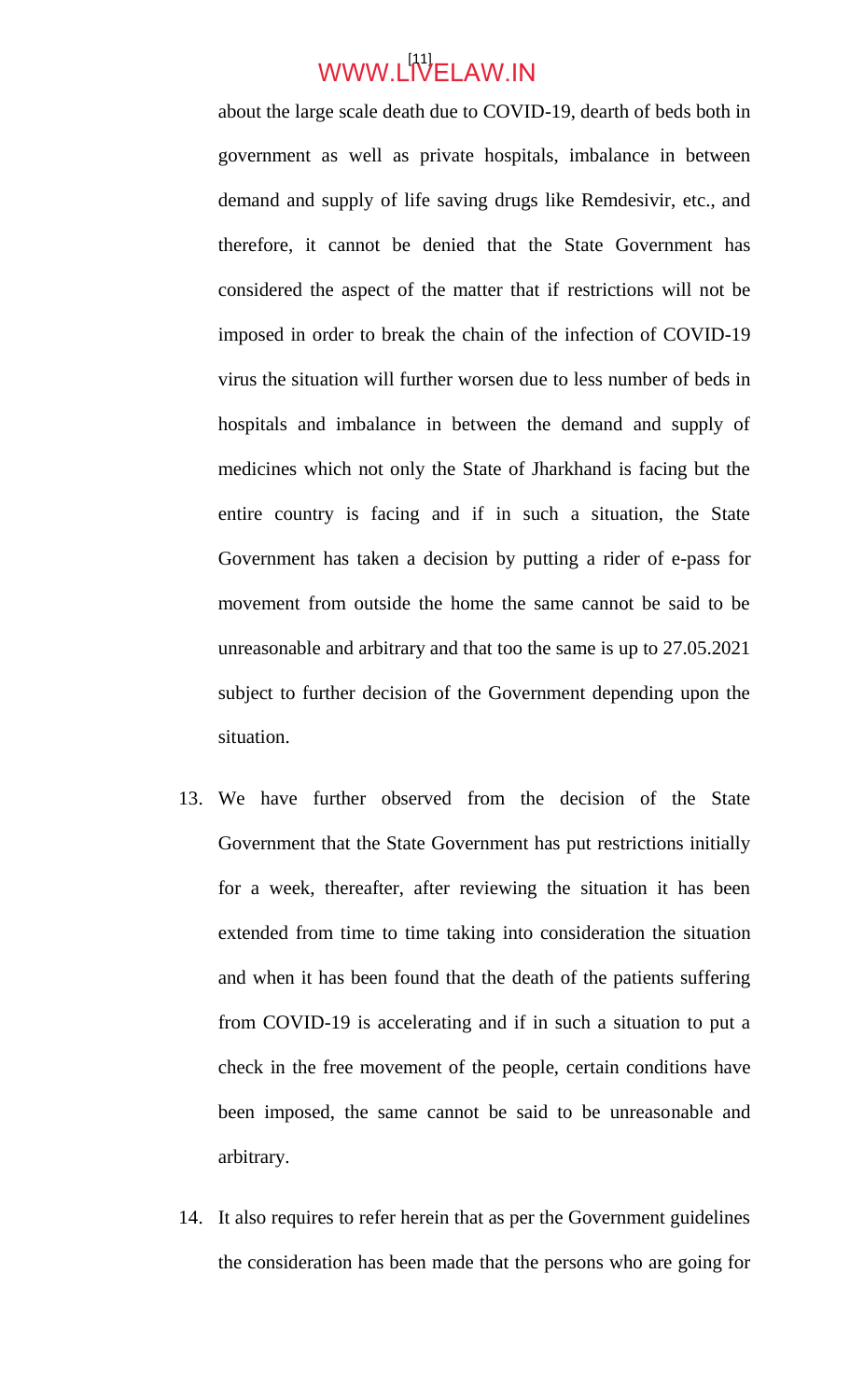### $[12]$ WWW.LIVELAW.IN

medical treatment or coming out from the house for medical purpose, no e-pass is required save and except such persons are required to show the prescription of the doctors. The guideline further suggests that who are moving without any vehicle or by cycle, no e-pass is required.

15. Learned counsel for the petitioner has made emphasis by making submission that in the remotest area, the people are not in a position to get the e-pass, as such, there is every likelihood that they will face difficulty but that contention is not acceptable to this Court because in the remotest area or the rural areas of the State, people mostly travel either by foot or by cycle for which no e-pass is required.

 Further, as has been informed by the learned Advocate General that in each and every block of the district there is 'Pragya Kendra' which facilitate in making e-passes.

16. This Court deems it fit and proper to deal with the meaning of public interest litigation. Public interest litigation does not mean that which is interesting as gratifying curiosity or a love of information or amusement; but that in which a class of the community have a pecuniary interest, or some interest by which their legal rights or liabilities are affected.

 The issue of public interest fell for consideration before the Hon'ble Apex Court in *Ashok Kumar Pandey v. State of W.B., (2004) 3 SCC 349,* wherein the Hon'ble Apex Court dealing with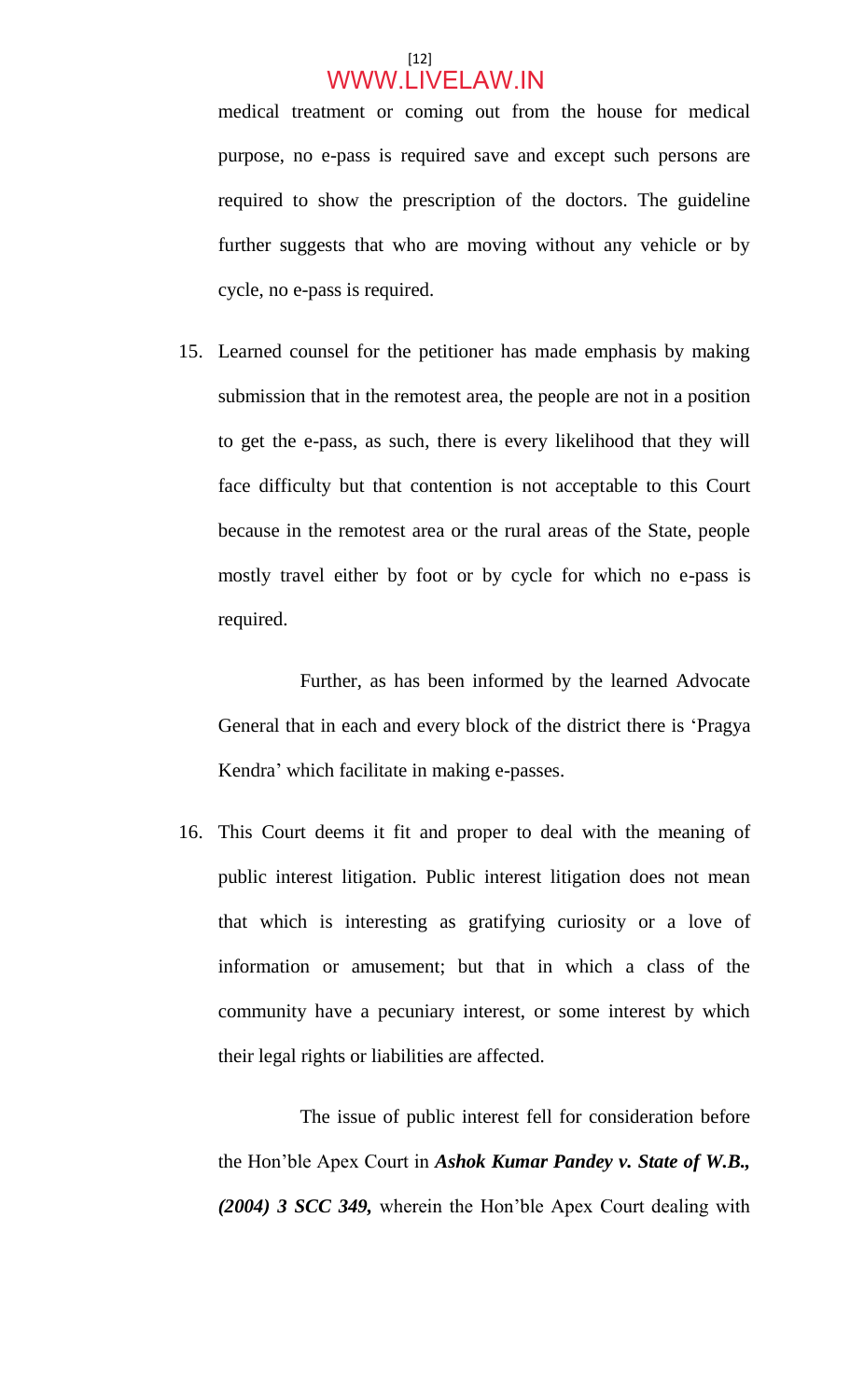the definition of public interest has laid down at paragraph-14, which read as hereunder:

> *"14. The court has to be satisfied about: (a) the credentials of the applicant; (b) the prima facie correctness or nature of information given by him; and (c) the information being not vague and indefinite. The information should show gravity and seriousness involved. Court has to strike balance between two conflicting interests: (i) nobody should be allowed to indulge in wild and reckless allegations besmirching the character of others; and (ii) avoidance of public mischief and to avoid mischievous petitions seeking to assail, for oblique motives, justifiable executive actions. ….. …..."*

 The public interest litigation which has been defined in *Ashok Kumar Pandey v. State of W.B. (supra)*, the Hon'ble Apex

Court at paragraphs-5, 6, 7, 8, 9 and 10, has held as under:

*"5. It is necessary to take note of the meaning of the expression "public interest litigation". In Stroud's Judicial Dictionary, Vol. 4, 4th Edn., "public interest" is defined thus:* 

*"Public interest.—(1) A matter of public or general interest does not mean that which is interesting as gratifying curiosity or a love of information or amusement; but that in which a class of the community have a pecuniary interest, or some interest by which their legal rights or liabilities are affected."* 

*6. In Black's Law Dictionary, 6th Edn., "public interest" is defined as follows:* 

*"Public interest.—Something in which the public, the community at large, has some pecuniary interest, or some interest by which their legal rights or liabilities are affected. It does not mean anything so narrow as mere curiosity, or as the interests of the particular localities, which may be affected by the matters in question. Interest shared by citizens generally in affairs of local, State or national Government."* 

*7. In Janata Dal case this Court considered the scope of public*  interest litigation. In para 53 of the said judgment, after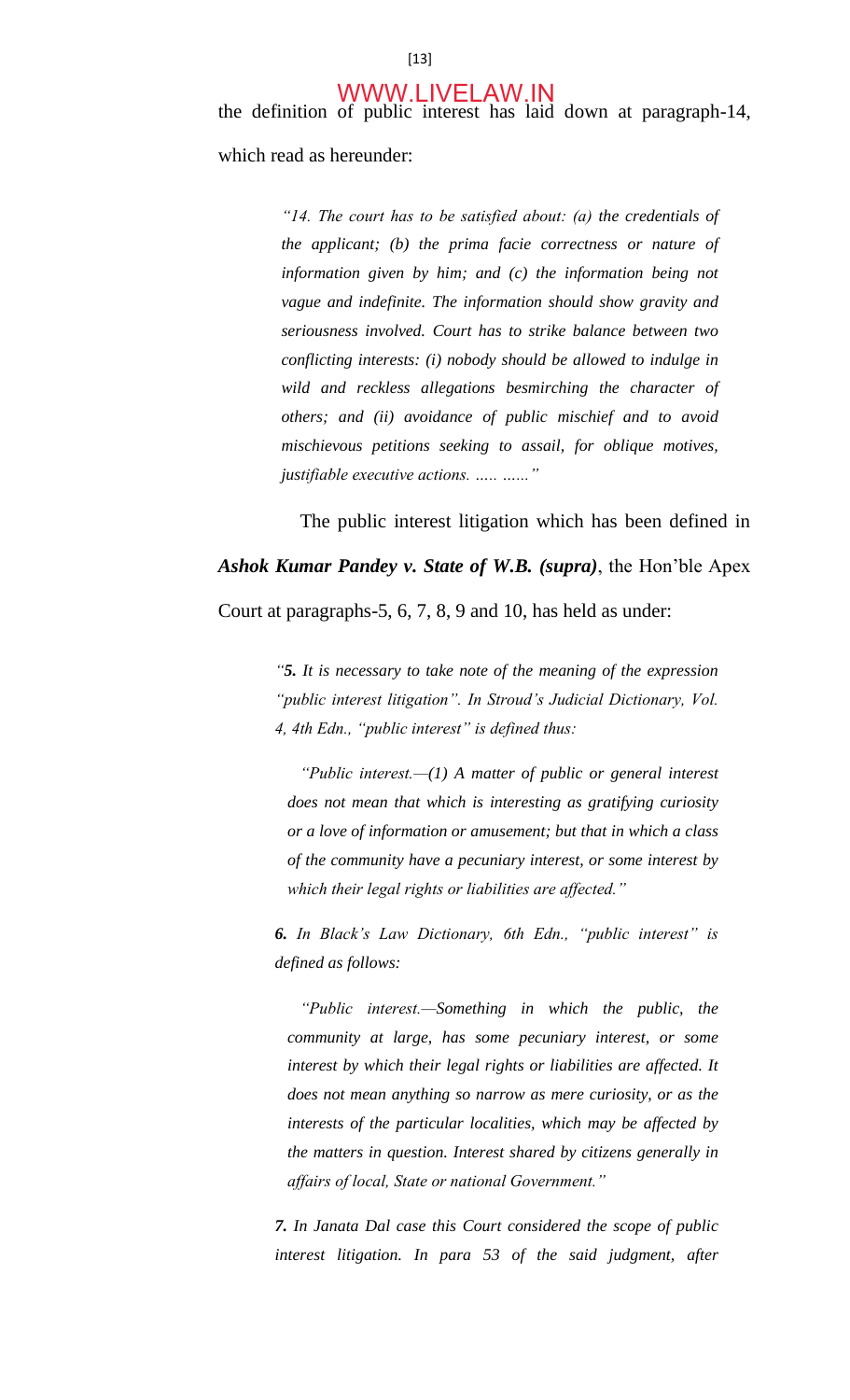considering What is the finite of the Court has laid down as *follows: (SCC p. 331)* 

*"53. The expression 'litigation' means a legal action including all proceedings therein, initiated in a court of law with the purpose of enforcing a right or seeking a remedy. Therefore, lexically the expression 'PIL' means a legal action initiated in a court of law for the enforcement of public interest or general interest in which the public or a class of the community have pecuniary interest or some interest by which their legal rights or liabilities are affected."* 

*8. In paras 60, 61 and 62 of the said judgment, it was pointed out as follows: (SCC p. 334)* 

*"62. Be that as it may, it is needless to emphasise that the requirement of locus standi of a party to a litigation is mandatory, because the legal capacity of the party to any litigation whether in private or public action in relation to any specific remedy sought for has to be primarily ascertained at the threshold."*

*9. In para 98 of the said judgment, it has further been pointed out as follows: (SCC pp. 345-46)* 

*"98. While this Court has laid down a chain of notable decisions with all emphasis at their command about the importance and significance of this newly developed doctrine of PIL, it has also hastened to sound a red alert and a note of severe warning that courts should not allow its process to be abused by a mere busybody or a meddlesome interloper or wayfarer or officious intervener without any interest or concern except for personal gain or private profit or other oblique consideration."* 

*10. In subsequent paras of the said judgment, it was observed as follows: (SCC p. 348, para 109)* 

*"109. It is thus clear that only a person acting bona fide and having sufficient interest in the proceeding of PIL will alone have a locus standi and can approach the court to wipe out the tears of the poor and needy, suffering from violation of their fundamental rights, but not a person for personal gain or private profit or political motive or any oblique consideration.*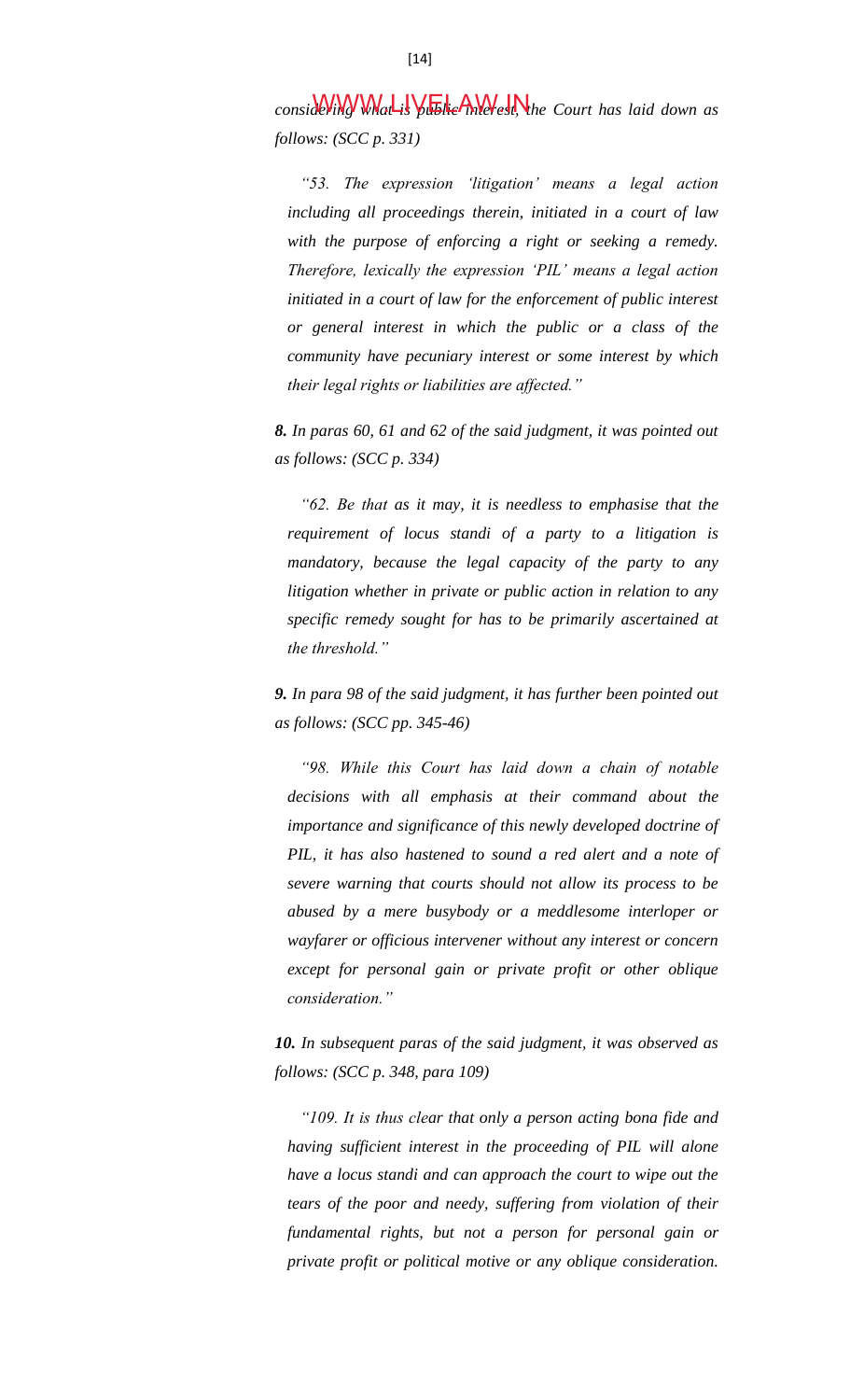#### $[15]$ WWW.LIVELAW.IN

*Similarly, a vexatious petition under the colour of PIL brought before the court for vindicating any personal grievance, deserves rejection at the threshold."*

 The Hon'ble Apex Court further in *State of Uttaranchal vs. Balwant Singh Chaufal and Ors. (2010) 3 SCC 402*, has been pleased to lay down the guidelines as under paragraph 181, extract of which read as hereunder:

> *"181. …… (1) The Courts must encourage genuine and bona fide PIL and effectively discourage and curb the PIL filed for extraneous considerations.*

> *(2) Instead of every individual Judge devising his own procedure for dealing with the public interest litigation, it would be appropriate for each High Court to properly formulate rules for encouraging the genuine PIL and discouraging the PIL filed with oblique motives. Consequently, we request that the High Courts who have not yet framed the rules, should frame the rules within three months. The Registrar General of each High Court is directed to ensure that a copy of the rules prepared by the High Court is sent to the Secretary General of this Court immediately thereafter.*

> *(3) The Courts should prima facie verify the credentials of the petitioner before entertaining a PIL.*

> *(4) The Courts should be prima facie satisfied regarding the correctness of the contents of the petition before entertaining a PIL.*

> *(5) The Courts should be fully satisfied that substantial public interest is involved before entertaining the petition.*

> *(6) The Courts should ensure that the petition which involves larger public interest, gravity and urgency must be given priority over other petitions.*

> *(7) The Courts before entertaining the PIL should ensure that the PIL is aimed at redressal of genuine public harm or public injury. The Court should also ensure that there is no personal*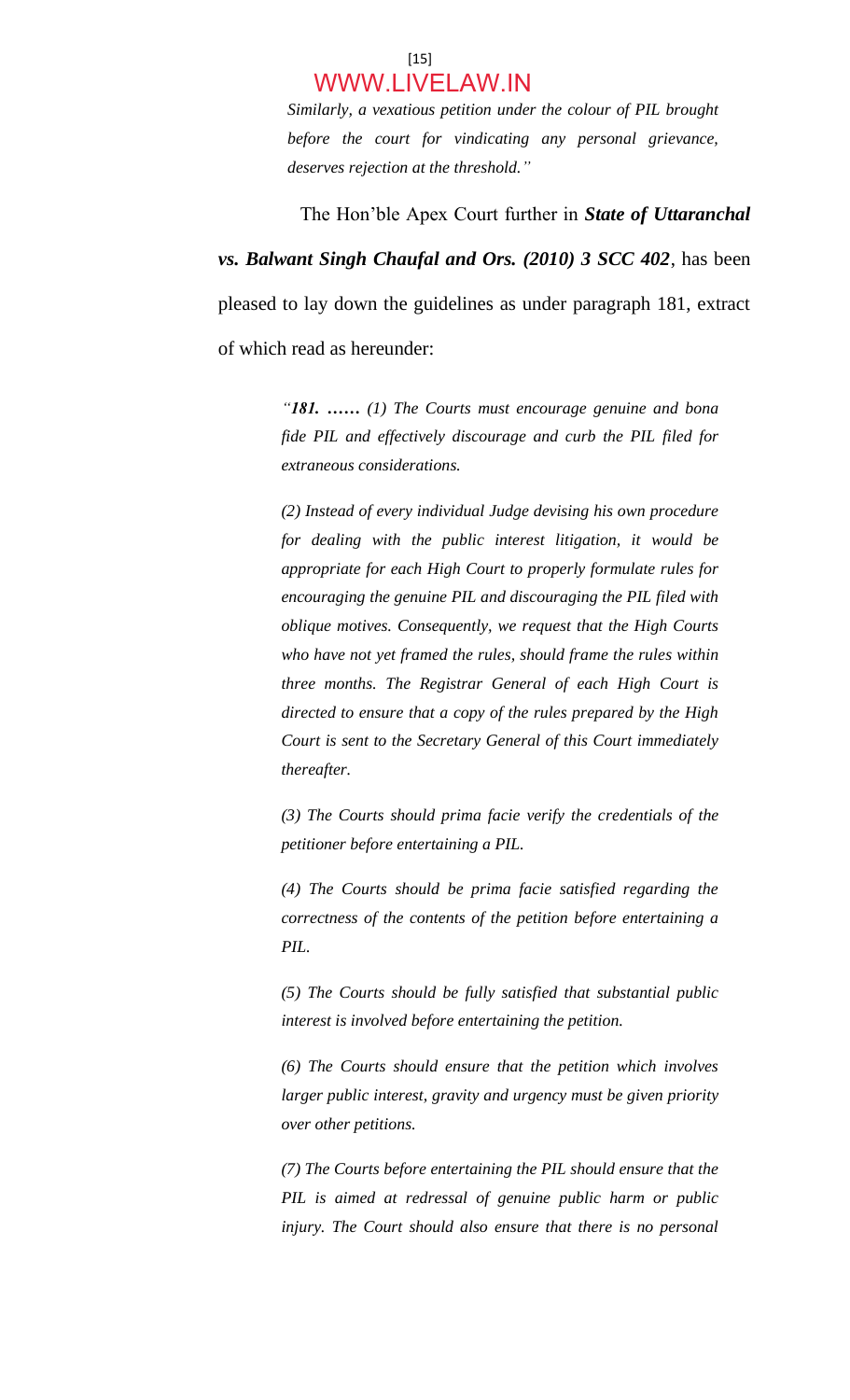*gain, private motive or oblique motive behind filing the public interest litigation.* 

*(8) The Courts should also ensure that the petitions filed by busybodies for extraneous and ulterior motives must be discouraged by imposing exemplary costs or by adopting similar novel methods to curb frivolous petitions and the petitions filed for extraneous considerations.* 

17. This Court, after going across the aforesaid judgment and taking into consideration the factual aspect involved herein, is of the view that if the case of the writ petitioner would be compared with the situation which is prevailing in the State of Jharkhand as also across the country due to acute surge in COVID-19, if in such situation certain restrictions have been imposed by the State of Jharkhand by reviewing the same from time to time the same cannot be said to be unreasonable and arbitrary and in that view of the matter, considering the public interest at large, i.e., in order to save the life of the people, according to our considered view, the decision of the State Government cannot be said to suffer from any malice, arbitrariness and unreasonableness.

 Further, on the basis of the judgment referred hereinabove in *Ashok Kumar Pandey v. State of W.B. (supra)* public interest has been defined which according to Black Law's dictionary means that something in which the public, the community at large, has some pecuniary interest, or some interest by which their legal rights or liabilities are affected. It does not mean anything so narrow as mere curiosity, or as the interests of the particular localities, which may be affected by the matters in question. Interest shared by citizens generally in affairs of local,